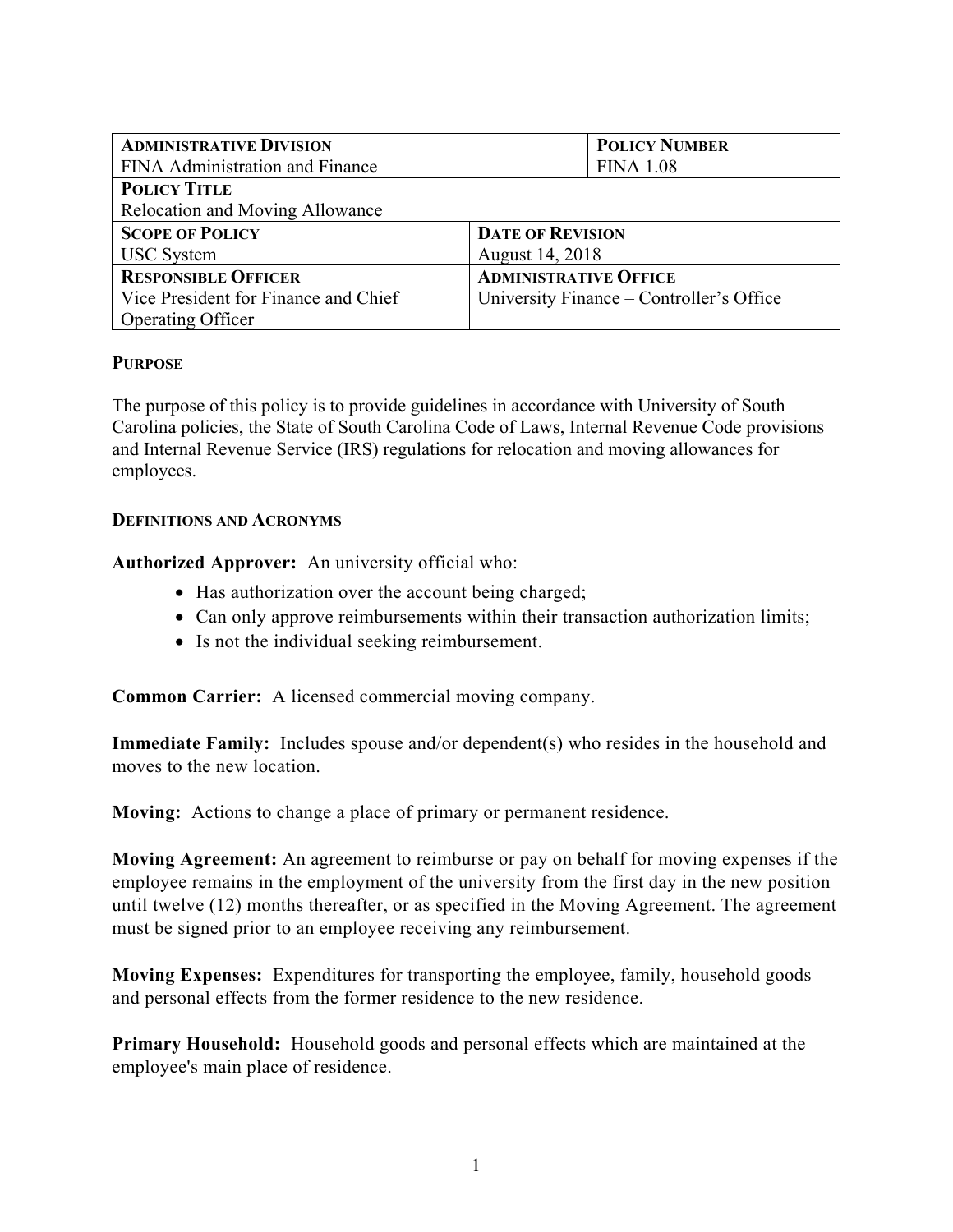**Recreation Vehicle:** Vehicles used primarily for recreational purposes such as boats, campers, trailers, and ATVs.

**Relocation:** The process of assigning, establishing and/or settling in a particular place for employment purposes.

**Relocation Expenses:** Expenditures other than moving expenses incurred in the process of relocating the employee and family.

### **POLICY STATEMENT**

This policy sets forth required approvals, limitations and other guidelines that must be followed so that an employee may be reimbursed for expenses associated with moving and relocation of the household for the convenience of the University.

The university may elect to reimburse or pay on behalf of an employee for moving and relocation expenses within the stated maximum limitations and restrictions. All such expenditures must be reasonable, necessary and as economical as possible. The hiring unit is responsible for identifying the source of funds for payment and establishing the maximum reimbursement amount allowed for relocation expenses. The employee must complete a Moving Agreement as a part of their employment offer process and, upon completion of the move and relocation of the employee, submit claims for reimbursement or direct payments following guidelines described below.

Under the Tax Cuts and Jobs Act of 2017 (Public Law No. 115-97), employer paid moving and relocation expenses are taxable to the employee regardless of the form or manner of payment, e.g., reimbursement, or direct payment to third parties. Any such payments made to or on behalf of a relocating employee on or after January 1, 2018 will be reported as taxable income to the employee.

# **A. Eligibility:**

To be eligible the employee's move and/or relocation must meet the following conditions:

- **One Year Employment.** The employee must satisfactorily maintain employment on a full-time basis, as defined by the university, for at least one year, or as specified in the **Moving Agreement**, commencing on the date that the employee starts work on a regular basis at the new location.
- **Permanent, Full-time Position**. The employee must be assigned to a full-time, salaried position and must have agreed to work on a full-time basis for at least one year. Faculty employees must be joining the faculty at the rank of instructor or above, or must be filling an administrative or research position. University staff employees, athletic coaches and professional research staff employed in full-time, salaried positions are eligible to receive reimbursement.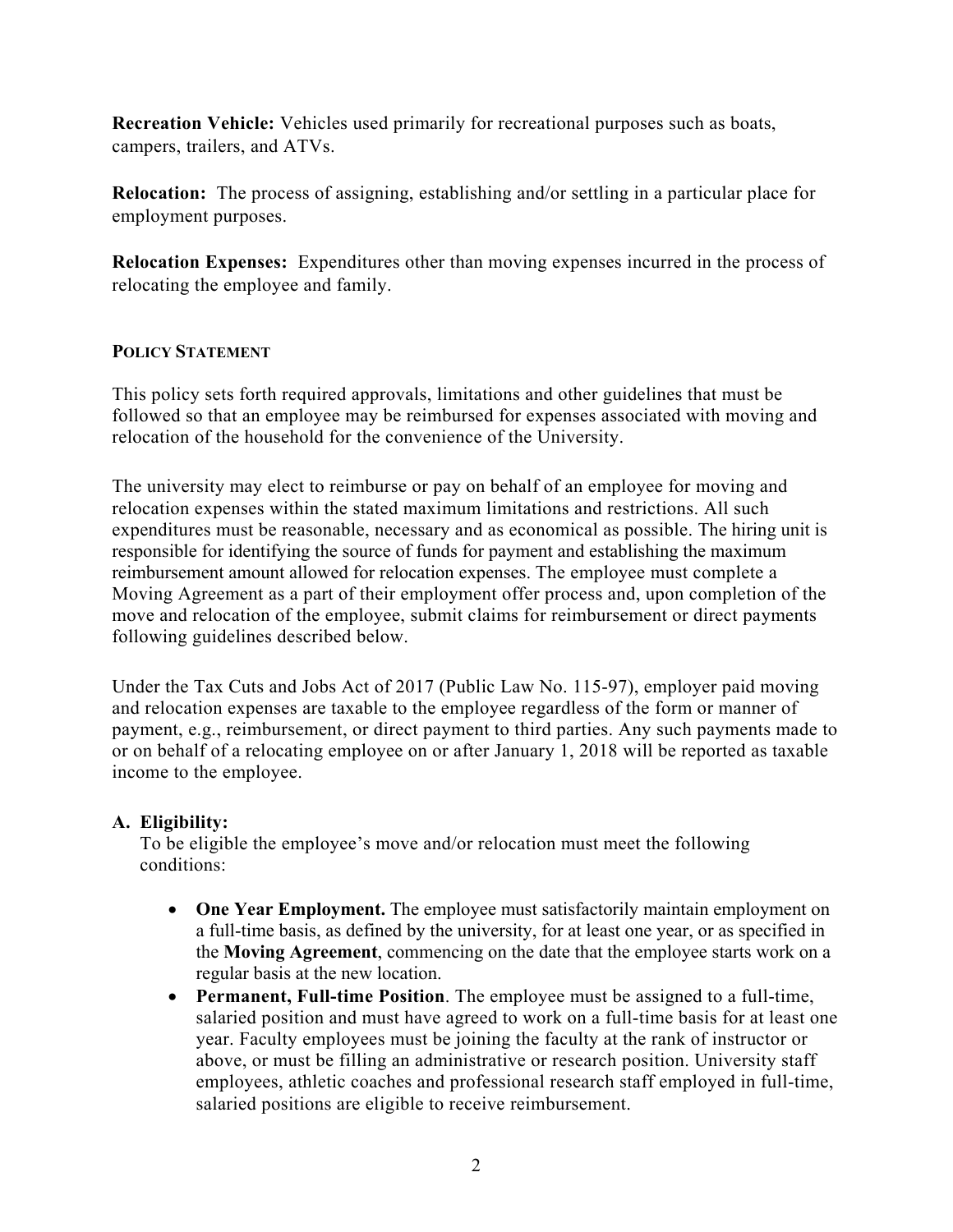- **At the Employer's Request**. The relocation must be for the good of the university as determined by the authorized approver. Expenses will not be reimbursed when the relocation is at the request or the convenience of the employee.
- **Established in Payroll System**. Employees must have "employee" status activated in the payroll system prior to any reimbursement of moving expenses. Employees having "applicant" status in the system may not receive reimbursements.

## **B. Moving Agreement:**

To be compensated for moving and relocation expenses, an employee must execute a **Moving Agreement** with the university **prior** to receiving any reimbursements or direct payments. The agreement will stipulate that:

- The employee must remain employed on a regular, full-time basis in the university's service for at least one year, commencing on the date that the employee starts work at the university.
	- o For faculty with nine-month appointments, one year is defined as nine months (fall and spring semesters)
	- o For all others, one year is defined as twelve months.
	- o The employee's failure to remain employed by the university for one year, for any reason whatsoever, will trigger the employee's duty to repay, prorata, the amount paid or reimbursed by the hiring department.
	- o If the employee fails to remain employed by the hiring department for one year for reasons beyond his/her control (e.g. illness or death), other than reasons of poor performance, the university may in its sole discretion waive all or part of the liability owed by the employee. Any such waiver must be approved in writing by the employee's department head or dean and the university chief financial officer or designee. Prior to such approval, the department head or dean must notify the university Controller's Office if the employee does not remain employed at the university for the requisite year.
- The chief financial officer or designee, must also sign the **Moving Agreement**. No university obligation exists, nor may any reimbursements be processed, until all parties execute the agreement.

# **C. Reimbursement Rules and Guidelines:**

Moving and relocation reimbursements are limited to actual costs incurred up to the amounts agreed to by the department and the employee within the limits outlined in this policy. To be eligible for reimbursement, expenditures must be reasonable, necessary, and the employee must have executed a **Moving Agreement** (See Section 2 above).

Direct payments on behalf of the employees are allowable when an employee utilizes a relocation company.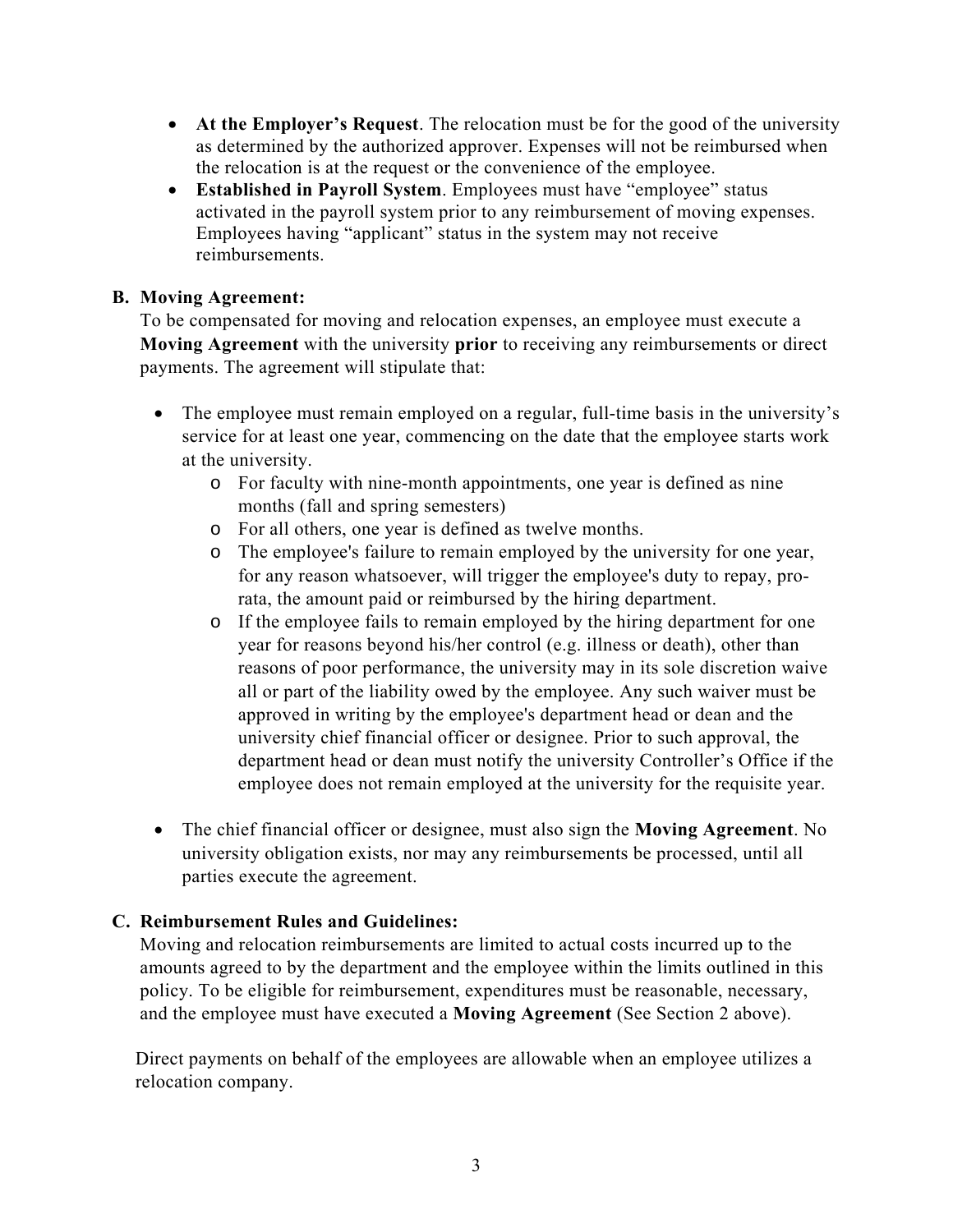All commitments for moving and relocation must be made from existing funds available to the departments. If departments choose to provide for moving expenses, they must do so within their own budgets. No central funds are available for this purpose.

Reimbursements will be processed through the payroll system and will be made in accordance with federal and state law and all appropriate taxes will be withheld. In addition, appropriate taxes will be withheld from the employee's paycheck based on the value of any direct payments made by the university to third parties.

All reimbursements and direct payments to third parties will be reported to the Internal Revenue Service as income on the employee's Form W-2.

### **D. Allowable Expenses**

Reimbursements or direct payments are limited to the following expense categories:

- 1. Transportation and Storage of household goods and personal effects by common carrier. A second move as approved by the department within 90 days of initial move from storage or temporary housing to new residence is allowable.
- 2. Cost of shipping your vehicle and your household pets.
- 3. Storage after moving out of your old residence and before moving into new residence (30-day limit).
- 4. Transportation costs for employee and immediate family (includes airfare).
- 5. If traveling by vehicle, you can claim reimbursement for your actual expenses such as gas and oil or the standard mileage rate (for moving expenses) as approved by the IRS regulations.
- 6. Cost of lodging en route, meeting the IRS definition of reasonable expenses, (including a maximum one (1) night at departure location and one (1) night at arrival location).
- 7. Temporary housing may be allowable for up to 90 days as approved by the department.
- 8. **Athletics Department Only:** Temporary housing may be made allowable per internal Athletic procedures not to exceed 60 days for Head Coaches, 30 days for Senior Staff and Assistant Coaches, and 14 days for other Athletic staff.

Departments may be more restrictive but may not allow for relocation and moving expenses beyond what is outlined above.

# **E. Non-reimbursable Expenses**

Costs not specifically allowed in policy and procedure FINA 1.08 are not reimbursable, nor are actual miscellaneous and incidental expenses such as but not limited to baby-sitting, disconnecting and connecting appliances and utilities, removing and installing antennas, carpet and draperies, general cleaning, laundry or dry cleaning while in temporary quarters, and the cost to transport recreation vehicles.